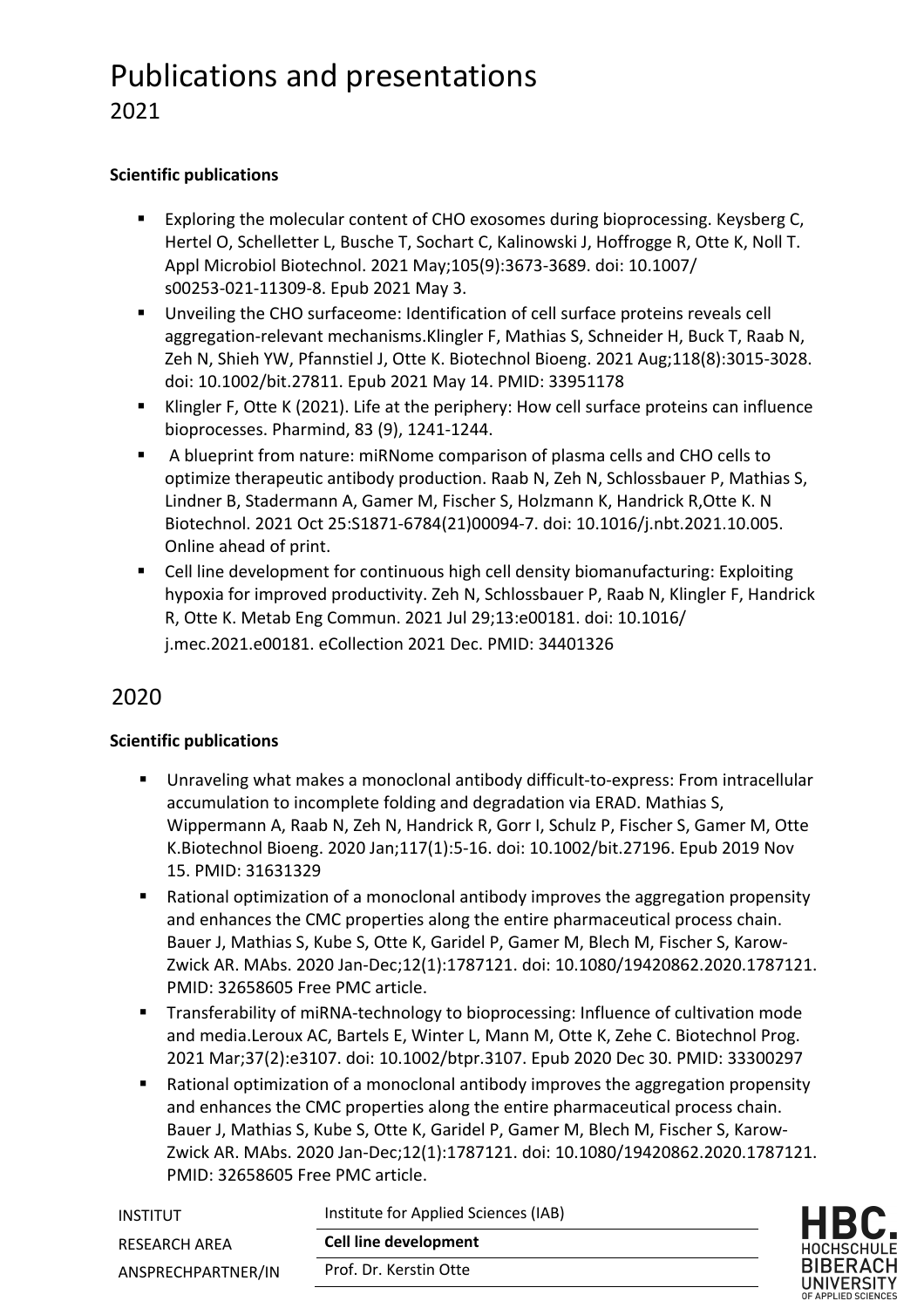# 2019

## **Scientific publications**

- Zeh N, Schneider H, Mathias S, Raab N, Kleemann M, Schmidt-Hertel S, Weis B, Wissing S, Strempel N, Handrick R, **Otte K (2019).** Human CAP cells represent a novel source for functional, miRNA-loaded exosome production. PLoS One 28, 14(8):e0221679. doi: 10.1371/journal.pone.0221679
- Raab N, Mathias S, Alt K, Handrick R, Fischer S, Schmieder V, Jadhav V, Borth N, Otte **K (2019).** CRISPR/Cas9-Mediated Knockout of MicroRNA-744 Improves Antibody Titer of CHO Production Cell Lines. Biotechnol J 14(5), doi: 10.1002/biot.201800477
- Fischer S, Otte K (2019). CHO cell engineering for improved process performance and product quality. Cell culture Engineering: Recombinant Protein Production, ISBN: 978-3-527-81140-3, 207-250
- Mathias S, Wippermann A, Raab N, Zeh N, Handrick R, Gorr I, Schulz P, Fischer S, Gamer M, **Otte K (2019).** Unraveling what makes a monoclonal antibody difficult-toexpress: From intracellular accumulation to incomplete folding and degradation via ERAD. Biotechnol Bioeng, doi: 10.1002/bit.27196
- Herdoiza Padilla E, Crauwels P, Bergner T, Wiederspohn N, Förstner S, Rinas R, Ruf A, Kleemann M, Handrick R, Tuckermann J, **Otte K**, Walther P, Riedel CU **(2019).** miR-124-5p Regulates Phagocytosis of Human Macorphages by Targeting the Actin Cytoskeleton via the ARP2/3 Complex. Front Immunology 10, doi: 10.3389/fimmu.2019.02210
- Kleemann M, Schneider H, Unger K, Bereuther J, Fischer S, Sander P, Marion Schneider E, Fischer-Posovszky P, Riedel CU, Handrick R, **Otte K (2019).** Induction of apoptosis in ovarian cancer cells by miR-493-3p directly targeting AKT2, STK38L, HMGA2, ETS1 and E2F5. Cell Mol Life Sci 76(3), 539-559

#### **Invited conference presentations**

- **Kerstin Otte, Difficult to express proteins:** Identification of intracellular production bottlenecks in CHO cells Bioprocess Summit Europe, Lisbon (Portugal), 19.-21.3.**2019**
- § **Kerstin Otte**, Forschung gemeinsam mit Unternehmen Forschung an HAW, Bernhäuser Forst, 28.-29.3.**2019**
- **Kerstin Otte**, Engineering of mammalian cell lines to remove production bottlenecks RPP10 A comparative view on host physiology, Kreta (Griechenland), 24.-27.4.**2019**
- **Kerstin Otte**, Molecular Modulation of Cellular Signaling to Enhance protein production

Gordon Research Conference Biotherapeutics and Vaccines Development, Houston (USA), 6.-11.1.**2019**

| INSTITUT             | Institute for Applied Sciences (IAB) | <b>HBC</b>                         |
|----------------------|--------------------------------------|------------------------------------|
| <b>RESEARCH AREA</b> | <b>Cell line development</b>         | HOCHSCHUI                          |
| ANSPRECHPARTNER/IN   | Prof. Dr. Kerstin Otte               | <b>BIBERAC</b><br><b>UNIVERSIT</b> |
|                      |                                      | OF APPLIED SCIENG                  |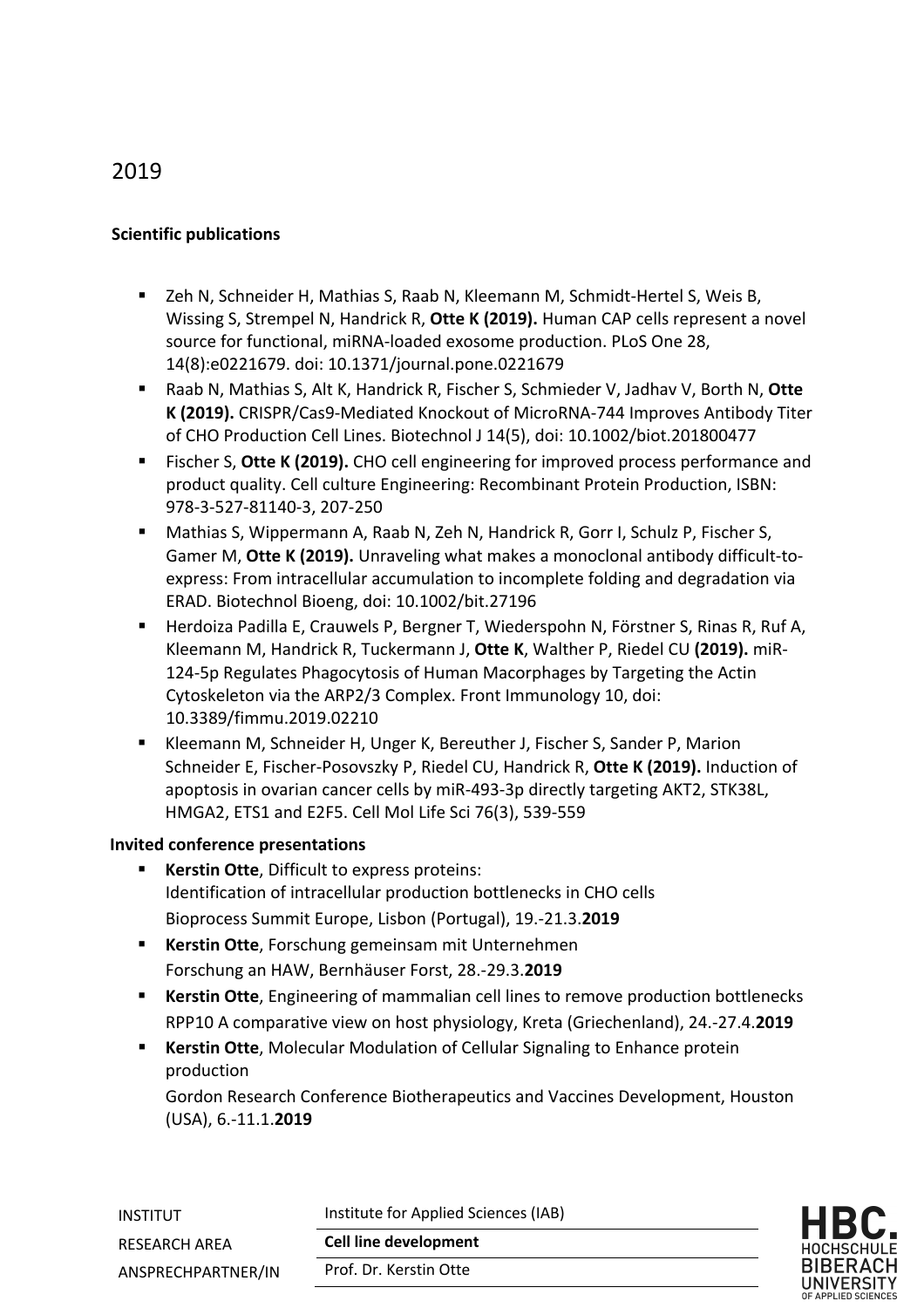# 2018

#### **Scientific publications**

- Kleemann M, Schneider H, Unger K, Sander P, Schneider EM, Fischer-Posovszky P, Handrick R, **Otte K (2018)**. MiR-744-5p inducing cell death by directly targeting HNRNPC and NFIX in ovarian cancer cells. Sci Rep 8(1), 9020
- § Weis BL, Guth N, Fischer S, Wissing S, Fradin S, Holzmann KH, Handrick R, **Otte K (2018).** Stable miRNA overexpression in human CAP cells: Engineering alternative production systems for advanced manufacturing of biologics using miR-136 and miR-3074. Biotechnol Bioeng 115(8), 2027-2038
- Mathias S, Fischer S, Handrick R, Fieder J, Schulz P, Bradl H, Gorr I, Gamer M, Otte **K (2018)**. Visualisation of intracellular production bottlenecks in suspension-adapted CHO cells producing complex biopharmaceuticals using fluorescence microscopy. J Biotechnol, 271, 47-55
- § Flum M, Kleemann M, Schneider H, Weis B, Fischer S, Handrick R, **Otte K (2018)** miR-217-5p induces apoptosis by directly targeting PRKCI, BAG3, ITGAV and MAPK1 in colorectal cancer cells. J Cell Commun Signal 12(2), 451-466

#### **Invited conference presentations**

- § **Kerstin Otte,** CRISPR/CAS9 mediated knockout of microRNAs for precise cell engineering Cell Culture Engineering (CCE) XVI, Tampa (USA), 6-11.5.**2018**
- § **Kerstin Otte,** CRISPR/CAS9 MEDIATED KNOCKOUT OF MICRORNAS FOR PECISE CELL ENGINEERING Cell Culture Engineering (CCE) XVI, Tampa (USA), 6-11.5.**2018**
- Kerstin Otte, Identification of intracellular production bottlenecks in suspensionadapted CHO cells producing complex biopharmaceuticals using fluorescence microscopy

PEGS Boston 2018, Boston (USA), 30.4.-4.5.**2018**

§ **Kerstin Otte,** Latest developments on MicroRNAs for Next-Generation Cell Engineering

11th Annual Proteins & Antibodies Congress, London (UK), 16-18.4.**2018**

§ **Kerstin Otte,** ENGINEERING OF EXOSOMES FOR TARGETED DELIVERY OF THERAPEUTIC MICRORNAS BPI WEST, San Francisco (USA), 19-22.3.**2018**

## 2017

## **Scientific publications**

§ Marquart K, Schuler P, Gamer M, Schulz P, **Otte K**, Bradl H, Gorr H, Fischer S **(2017)** Optimized Delivery of Small Regulatory RNAs into Industrial CHO Cell Lines Enables High-Throughput microRNA Screening. JSM Biotechnol Bioeng 4 (1), 1074

| INSTITUT                            | Institute for Applied Sciences (IAB)                   | HBC.                                        |
|-------------------------------------|--------------------------------------------------------|---------------------------------------------|
| RESEARCH AREA<br>ANSPRECHPARTNER/IN | <b>Cell line development</b><br>Prof. Dr. Kerstin Otte | HOCHSCHULE<br><b>BIBERACH</b><br>UNIVERSITY |
|                                     |                                                        |                                             |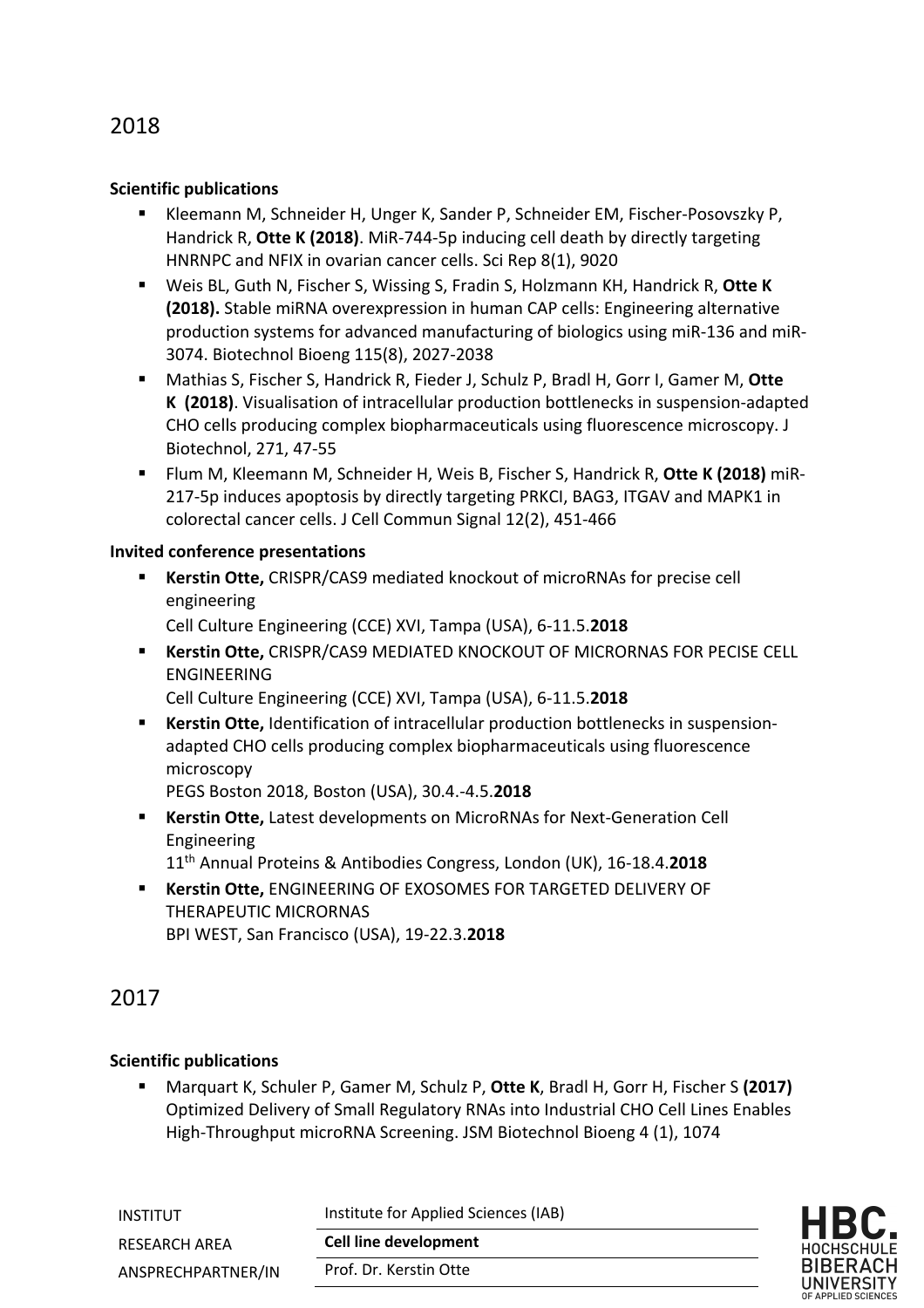■ Schoellhorn M, Fischer S, Wagner A, Handrick R, Otte K (2017) miR-143 targets MAPK7 in CHO cells and induces a hyperproductive phenotype to enhance production of difficult-to-express proteins. Biotechnol Prog. Apr 3. doi: 10.1002/btpr.2475

## **Invited conference presentations**

- **Kerstin Otte**, Effective MicroRNAs for Next-Generation CHO Cell Engineering The 2nd International Advanced Biomanufacturing Conference, Sheffield (UK), 22- 23.5.**2017**
- § **Kerstin Otte**, The latest research findings on engineering cell lines by using **MicroRNAs** Bioprocess International European Summit, Cell Line Development & Engineering, Amsterdam (Netherlands), 24.-27.4.**2017**
- **Kerstin Otte,** MicroRNAs for optimized production: towards a deeper understanding of underlying mechanisms

Cell Culture and Downstream World Congress 2017, Munich (Germany), 16.1.**2017**

# 2016

## **Scientific publications**

- Kleemann M, Bereuther J, Fischer S, Marquart K, Hänle S, Unger K, Jendrossek V, Riedel C, Handrick R, **Otte K (2016)** Investigation on tissue specific effects of proapoptotic miR-147b as a potential biomarker in ovarian cancer prognosis. Oncotarget Nov 4. doi: 10.18632/oncotarget.13095
- § Emmerling VV, Fischer S, Kleemann M, Handrick R, Kochanek S, **Otte K (2016)** miR-483 is a self-regulating microRNA and activates its own expression via USF1 in human cells. Int J Biochem Cell Biol. doi: 10.1016/j.biocel.2016.09.022.
- Stiefel F, Fischer S, Sczyrba A, Otte K, Hesse F (2016) miRNA profiling of high, low and non-producing CHO cells during biphasic fed-batch cultivation reveals process relevant targets for host cell engineering. J Biotechnol. 2016 May 10;225:31-43. doi: 10.1016/j.jbiotec.2016.03.028
- Schrade A, Kyrönlahti A, Akinrinade O, Pihlajoki M, Fischer S, Rodriguez VM, Otte K, Velagapudi V, Toppari J, Wilson DB, Heikinheimo M **(2016)** GATA4 regulates bloodtestis barrier function and lactate metabolism in mouse Sertoli cells. Endocrinology. 2016 Mar 14:en20151927
- § Fischer S, Handrick R, **Otte K (2016)** Pushing the limits of protein production. Drug target 3, 20-23

## **Invited conference presentations**

- **Kerstin Otte**, Effective microRNAs for cell line engineering to enhance productivity ACTIP meeting, Frankfurt (Germany), 1-2.12.**2016**
- § **Kerstin Otte**, Carriers in Academia 1st ESACT Frontiers Retreat 2016, Lyon (France), 20-22.10.**2016**
- **EXECT:** Kerstin Otte, Effective miRNAs for cell line engineering and underlying cellular mechanisms of action.

| INSTITUT           | Institute for Applied Sciences (IAB) | HBC.                          |
|--------------------|--------------------------------------|-------------------------------|
| RESEARCH AREA      | <b>Cell line development</b>         | HOCHSCHULE                    |
| ANSPRECHPARTNER/IN | Prof. Dr. Kerstin Otte               | <b>BIBERACH</b><br>UNIVERSITY |
|                    |                                      | OF APPLIED SCIENCES           |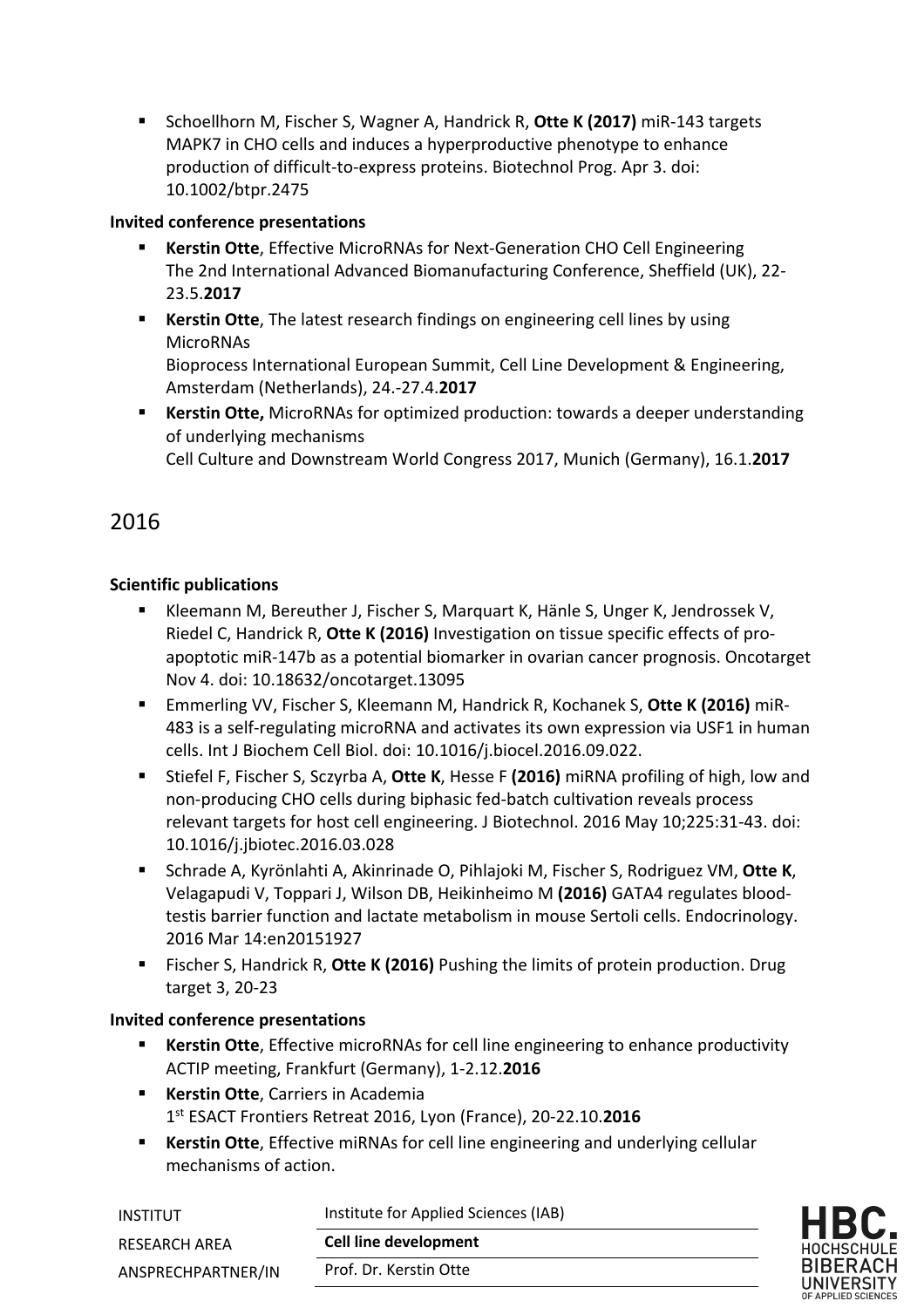- Cell Culture Engineering XV (CCEXV), Palm Springs (USA), 8-13.5.2016
- § **Kerstin Otte**, Enhancing Biological Production and CHO Cell Activity Using miRNAs Cell Line Development and Engineering, Wien (Austria), 11-13.4.**2016**
- § **Kerstin Otte**, Tiny but Mighty Effective MicroRNAs for Next-Generation CHO Cell Engineering

Bioprocess International West, Oakland (USA) 14-17.3.**2016**

# 2015

## **Scientific publications**

- Osswald A, Sun Z, Grimm V, Ampem G, Riegel K, Westendorf AM, Sommergruber W, **Otte K**, Dürre P, Riedel CU **(2015)** Three-dimensional tumor spheroids for in vitro analysis of bacteria as gene delivery vectors in tumor therapy. Microb Cell Fact 14 (1), 199.
- Fischer S, Handrick R, **Otte K (2015)** The art of CHO cell engineering: A comprehensive retrospect and future perspectives. Biotechnol Adv, doi:10.1016/j.biotechadv.2015.10.015.
- Emmerling VV, Fischer S, Stiefel F, Holzmann K, Handrick R, Hesse F, Hörer M, Kochanek S, **Otte K (2015)** Temperature-sensitive miR-483 is a conserved regulator of recombinant protein and viral vector production in mammalian cells. Biotech Bioeng 10, DOI:10.1002/bit.25853
- Fischer S, Mathias S, Schaz S, Emmerling VV, Buck T, Kleemann M, Hackl M, Grillari J, Aschrafi A, Handrick R, **Otte K (2015)** Enhanced protein production by microRNA-30 family in CHO cells is mediated by the modulation of the ubiquitin pathway. J Biotechnol 232, 32-43
- § Stiefel F, Fischer S, Hackl M, Handrik R, Hesse F, Borth N, **Otte K** and Grillari J **(2015)** Noncoding RNAs, post-transcriptional RNA operons and Chinese hamster ovary cells. Pharmaceutical Bioprocessing 4, 1-21, doi: 10.4155/pbp.14.65
- Fischer S and Otte K (2015) Tiny but Mighty: miRNAs to Boost Biopharmaceutical Production. G.I.T. Laboratory Journal 5-6, 22-23
- Fischer S, Paul AJ, Wagner A, Mathias S, Geiss M, Schandock F, Domnowski M, Zimmermann J, Handrick R, Hesse F, **Otte K (2015)** miR-2861 as novel HDAC5 inhibitor in CHO cells enhances productivity while maintaining product quality. Biotechnol Bioeng. doi: 10.1002/bit.25626.
- Fischer S, Handrick R, Aschrafi A, Otte K (2015) Unveiling the principle of redundancy in cellular pathway regulation by microRNAs. RNA Biology 12(3), 1-10

## **Invited conference presentations**

§ **Kerstin Otte**, Scale-Down Models Enable Identication of microRNAs to Enhance Cellular Performance of Mammalian Cell Factories PEGS Europe, Lissabon (Spain), 6.11.**2015**

| INSTITUT           | Institute for Applied Sciences (IAB) | <b>HBC</b>                       |
|--------------------|--------------------------------------|----------------------------------|
| RESEARCH AREA      | <b>Cell line development</b>         | HOCHSCHL                         |
| ANSPRECHPARTNER/IN | Prof. Dr. Kerstin Otte               | <b>BIBERA</b><br><b>UNIVERSI</b> |
|                    |                                      | OF APPLIED SCIEI                 |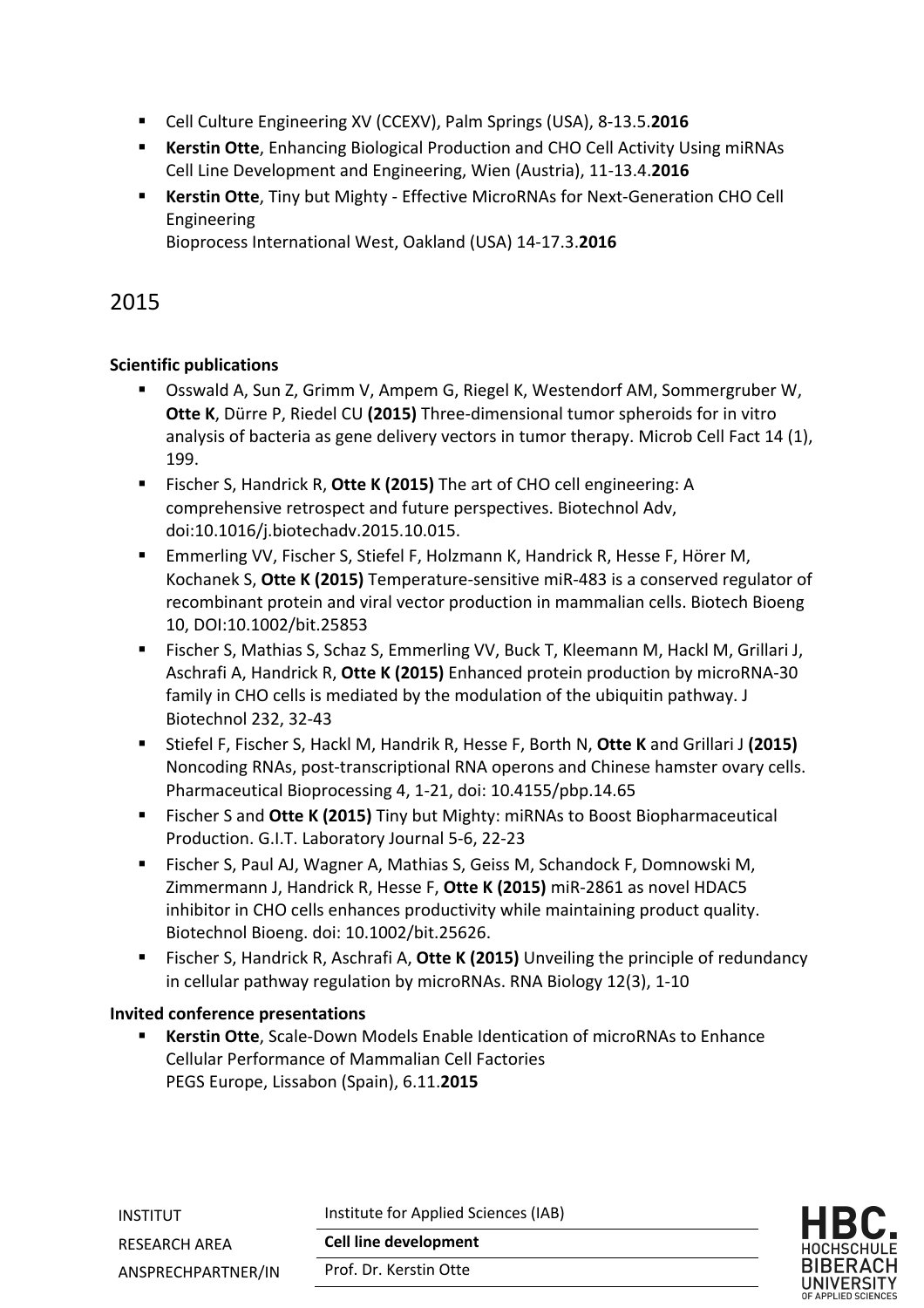- § **Kerstin Otte**, Tiny but Mighty Harnessing microRNAs for Next-generation Cell Engineering of Biopharmaceutical Production Cells 3<sup>rd</sup> Protein Expression, Purification and Characterization Conference, Boston (USA), 23.10.**2015**
- § **Kerstin Otte**, Cell line Engineering to Boost Biopharmaceutical Production. 8th Student Symposium on Molecular Medicine, Ulm University, 18.4.**2015**
- **Kerstin Otte**, Werdegang Professorin Jubiläumsveranstaltung der LaKof BW, Hochschule Esslingen (Germany), 10.3.**2015**

# 2014

## **Scientific publications**

- Fischer S, Buck T, Wagner A, Ehrhart C, Giancaterino J, Mnag S, Schad M, Mathias S, Aschrafi A, Handrick R, **Otte K (2014)** A functional high-content miRNA screen identifies miR-30 family to boost biopharmaceutical production in CHO cells. Biotechnol J. (10):1279-92.
- § Enlund E, Fischer S, Handrick R, **Otte K**, Debatin KM, Wabitsch M, Fischer-Posovszky P **(2014)** Establishment of Lipofection for Studying miRNA Function in Human Adipocytes. PLos One 21;9(5):e98023.

## **Invited conference presentations**

- **Kerstin Otte**, Cell Line Engineering Using the Potential of microRNAs PEGS Europe, Lisbon (Portugal), 6.11.**2014**
- § **Kerstin Otte**, The potential of miRNAs in genetic engineering of CHO cells MipTec, Basel (Swizerland), 25.10.**2014**

# 2013

## **Scientific publications**

- § Fischer S, Wagner A, Kos A, Aschrafi A, Handrick R, Hannemann J, **Otte K (2013)** Breaking limitations of complex culture media: functional non-viral miRNA delivery into pharmaceutical production cell lines. Journal of Biotechnology, 168(4), 589-600
- § **Otte K (2013)** Fachkräfte für die Biotechnologiebranche. Ausbildungssituation am Standort Deutschland. Pharmind, 11, 1738 - 1742.

# 2004

## **Scientific publications**

§ **Otte K**, Kranz H, Kober I, Thompson P, Hoefer M, Haubold B, Remmel B, Voss H, Kaiser C, Albers M, Cheruvallath Z, Jackson D, Casari D, Koegl M, Pääbo S, Mous J, Kremoser C, Deuschle U **(2004)** Identification of FXRß as a novel nuclear hormons receptor sensing lanosterol. Mol Cell Biol 23 (3), 864-872.

| INSTITUT           | Institute for Applied Sciences (IAB) | HBC.                          |
|--------------------|--------------------------------------|-------------------------------|
| RESEARCH AREA      | Cell line development                | HOCHSCHULE                    |
| ANSPRECHPARTNER/IN | Prof. Dr. Kerstin Otte               | <b>BIBERACH</b><br>UNIVERSITY |
|                    |                                      | OF APPLIED SCIENCES           |

ءِ<br>H